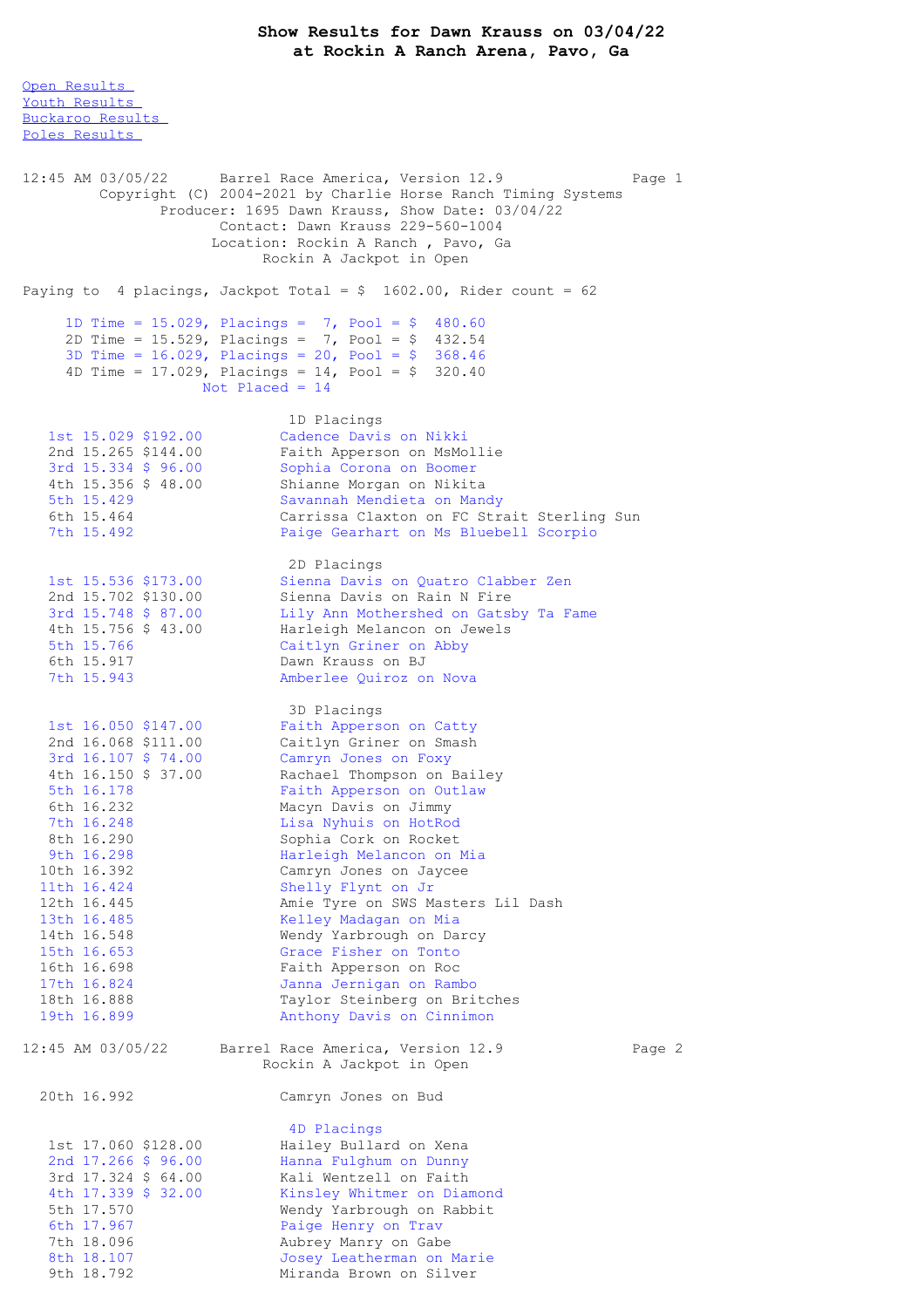| N/T<br>N/T<br>N/T<br>N/T<br>N/T<br>N/T                                       | 10th 18.804<br>11th 18.819<br>12th 18.990<br>13th 20.325<br>14th 20.625<br>N/T 999.990<br>N/T 999.990<br>N/T 999.990<br>N/T 999.990<br>N/T 999.990<br>N/T 999.990<br>999.990<br>999.990<br>999.990<br>999.990<br>999.990<br>999.990<br>N/T 999.990<br>N/T 999.990 | Amanda Davis on Tang<br>Amanda Davis on Lola<br>Miranda Brown on Rip<br>Ashlei Carter on Hellcat<br>Megan Seay on King<br>Janna Jernigan on Goldie<br>Wendy Yarbrough on Penelopy<br>Madison Sumner on Tucker<br>Cadence Davis on Sensation<br>Macyn Davis on Send My Socks<br>Rachael Thompson on Betty<br>Savannah Mendieta on Bugz<br>Nina Laws on Guys Poison Jackie Bee<br>Shianne Morgan on MaryJane<br>Wendy Yarbrough on Josey<br>Meagan Smith on RS Breezin Ranger<br>Miranda Brown on Becky<br>Shelly Flynt on Buck<br>Amie Tyre on Little Money Socks |        |
|------------------------------------------------------------------------------|-------------------------------------------------------------------------------------------------------------------------------------------------------------------------------------------------------------------------------------------------------------------|------------------------------------------------------------------------------------------------------------------------------------------------------------------------------------------------------------------------------------------------------------------------------------------------------------------------------------------------------------------------------------------------------------------------------------------------------------------------------------------------------------------------------------------------------------------|--------|
|                                                                              | 12:45 AM 03/05/22                                                                                                                                                                                                                                                 | Barrel Race America, Version 12.9<br>Rockin A Jackpot in Youth                                                                                                                                                                                                                                                                                                                                                                                                                                                                                                   | Page 1 |
| Paying to 2 placings, Jackpot Total = $$350.00$ , Rider count = 25           |                                                                                                                                                                                                                                                                   |                                                                                                                                                                                                                                                                                                                                                                                                                                                                                                                                                                  |        |
|                                                                              |                                                                                                                                                                                                                                                                   | 1D Time = 15.029, Placings = $2$ , Pool = \$ 105.00<br>2D Time = $15.529$ , Placings = $5$ , Pool = $$94.50$<br>3D Time = $16.029$ , Placings = $6$ , Pool = $$80.50$<br>4D Time = 17.029, Placings = $4$ , Pool = \$ 70.00<br>Not Placed = $8$                                                                                                                                                                                                                                                                                                                  |        |
| 1D Placings                                                                  |                                                                                                                                                                                                                                                                   |                                                                                                                                                                                                                                                                                                                                                                                                                                                                                                                                                                  |        |
|                                                                              | 1st 15.029 \$ 63.00<br>2nd 15.334 \$ 42.00                                                                                                                                                                                                                        | Cadence Davis on Nikki<br>Sophia Corona on Boomer                                                                                                                                                                                                                                                                                                                                                                                                                                                                                                                |        |
|                                                                              | 1st 15.536 \$ 57.00<br>2nd 15.702 \$ 38.00<br>3rd 15.748<br>4th 15.756<br>5th 15.943                                                                                                                                                                              | 2D Placings<br>Sienna Davis on Quatro Clabber Zen<br>Sienna Davis on Rain N Fire<br>Lily Ann Mothershed on Gatsby Ta Fame<br>Harleigh Melancon on Jewels<br>Amberlee Quiroz on Nova                                                                                                                                                                                                                                                                                                                                                                              |        |
|                                                                              | 1st 16.232 \$ 48.00<br>2nd 16.290 \$ 32.00<br>3rd 16.298<br>4th 16.327<br>5th 16.370<br>6th 16.502                                                                                                                                                                | <b>3D Placings</b><br>Macyn Davis on Jimmy<br>Sophia Cork on Rocket<br>Harleigh Melancon on Mia<br>Camryn Jones on Jaycee<br>Camryn Jones on Foxy<br>Taylor Steinberg on Britches                                                                                                                                                                                                                                                                                                                                                                                |        |
| N/T<br>N/T<br>N/T<br>N/T<br>N/T 999.990<br>N/T 999.990<br>N/T 999.990<br>N/T | 1st 17.339 \$ 42.00<br>2nd 17.684 \$ 28.00<br>3rd 18.676<br>4th 23.388<br>999.990<br>999.990<br>999.990<br>999.990<br>999.990                                                                                                                                     | 4D Placings<br>Kinsley Whitmer on Diamond<br>Madison Sumner on Lola<br>Andi Bullard on Hank<br>Ella Grey Fields on Spot<br>Macyn Davis on Send My Socks<br>Madison Sumner on Tucker<br>Camryn Jones on Bud<br>Hailey Bullard on Xena<br>Cadence Davis on Sensation<br>Aubrey Manry on Gabe<br>Kali Wentzell on Faith<br>Hanna Fulghum on Dunny                                                                                                                                                                                                                   |        |
|                                                                              | 12:45 AM 03/05/22                                                                                                                                                                                                                                                 | Barrel Race America, Version 12.9<br>Fixed Payout Jackpot in Buckaroo                                                                                                                                                                                                                                                                                                                                                                                                                                                                                            | Page 1 |
| Jackpot Total = $$$ 15.00, Rider count = 3                                   |                                                                                                                                                                                                                                                                   |                                                                                                                                                                                                                                                                                                                                                                                                                                                                                                                                                                  |        |
| 1D Time = $24.794$ , Placings = $3$ , Pool = $$$<br>15.00                    |                                                                                                                                                                                                                                                                   |                                                                                                                                                                                                                                                                                                                                                                                                                                                                                                                                                                  |        |
|                                                                              | 1st 24.794 \$ 5.00<br>2nd 80.477 \$ 5.00<br>3rd 91.787 \$ 5.00                                                                                                                                                                                                    | 1D Placings<br>Ella Grey Fields on Spot<br>Noah Carter on Snow White<br>Gracie Tullis on BJ                                                                                                                                                                                                                                                                                                                                                                                                                                                                      |        |
| 12:45 AM 03/05/22                                                            |                                                                                                                                                                                                                                                                   | Barrel Race America, Version 12.9<br>Rockin A Jackpot in Poles                                                                                                                                                                                                                                                                                                                                                                                                                                                                                                   | Page 1 |